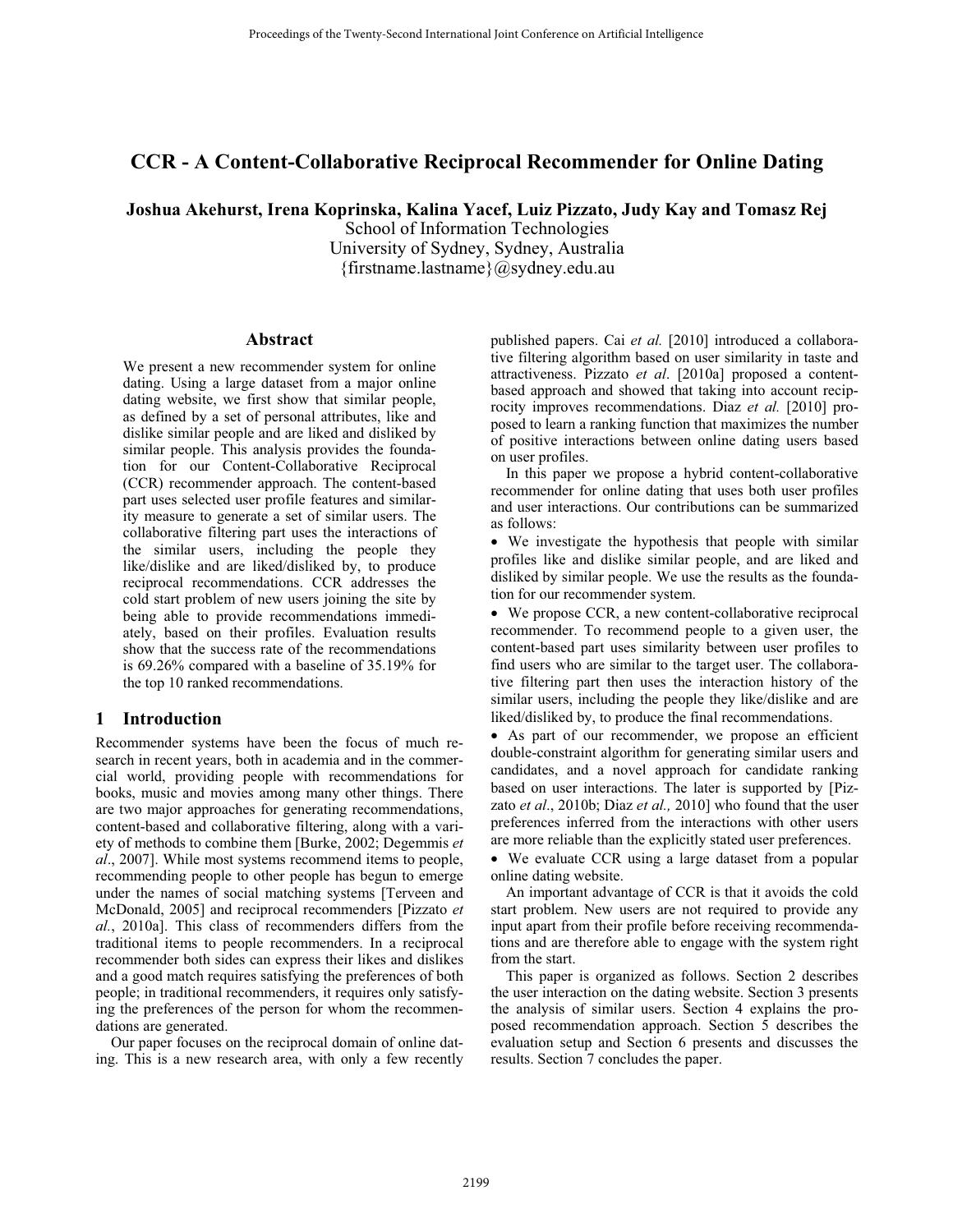### **2 Domain Overview**

We are working with a major online dating website. The user interaction on this site consists of four steps:

1) Creating a *user profile* – New users login to the web site and provide information about themselves such as their age, gender, location, education, personality type, diet, drinks, religion and interests.

2) Browsing the profiles of other users for interesting matches.

 3) Mediated interaction – If a user *A* decides to contact user *B*, *A* chooses a message from a predefined list, e.g. *I'd like to get to know you, would you be interested?* We call these messages *Expressions of Interest (EOI). B* can reply with a predefined message either positively (e.g. *I'd like to know more about you.*), negatively (e.g. *I don't think we are a good match.*) or decide not to reply. When an EOI receives a positive reply, we say that the interest is *reciprocated* and that the EOI was *successful.*

4) Unmediated interaction  $-A$  or *B* buy tokens from the website (usually after a successful EOI) to send each other unmediated message. This is the only way to exchange contact details.

# **3 Correlation Analysis: Do Similar People Like/Dislike Similar People and are Liked/Disliked by Similar People?**

We test these hypotheses for the case when the similarity is based on user profiles.

Being able to automatically generate a set of recommendations that a user may *like*, based on his/her profile is very useful for traditional content-based recommenders and addresses the cold start problem. However, it is not enough for reciprocal recommenders; that is why we also explore whether similar people *dislike* similar people, are *liked* by*, disliked by* and *reciprocally liked* by similar people.

# **3.1 Interaction Groups**

For a user *U*, we define five *interaction groups* of users*: U Likes*, *U is Liked By*, *U Dislikes*, *U is Disliked By* and *U is Reciprocally Liked By*. These groups represent the interaction of *U* with the other users and are constructed based on the EOIs sent and received by *U* and their responses:

- *U Likes*: The set of users that we know *U* is interested in. It contains all users *Y* to whom *U* has sent an EOI, regardless of the response, as well as all users *X* to whom *U* has responded positively after they sent *U* an EOI, Figure 1a.

- *U is Liked By*: The set of users that we know are interested in *U*. It contains all users *X* who sent an EOI to *U*, regardless of the response, as well as all users *Y* who responded positively to an EOI from *U*, Figure 1b.

- *U Dislikes*: The set of users that we know *U* is not interested in. It contains all users *X* to whom *U* responded negatively after receiving an EOI from them, Figure 1c.

- *U is Disliked By*: The set of users that we know are not interested in *U*. It contains all users *Y* who have responded negatively to *U* after *U* sent them an EOI, Figure 1d.

- *U is Reciprocally Liked By:* The set of users that we know *U* is interested in who are also interested in *U*. This is the intersection of *U Likes* and *U is Liked By*. It is the set of users *Y* to whom *U* sent an EOI where the response was positive, as well as the set of users *X* who sent an EOI to *U* where *U* has responded positively, Figure1e.



Figure 1: Interaction groups for user *U*. The + and - arcs indicate positive and negative responses to EOIs; in bold are the arcs that apply in each case.

#### **3.2 Data-Preprocessing and Selected Attributes**

Our hypothesis was evaluated using real data from a popular online dating website. The dataset consists of anonymised user profile attributes and information about the interactions between these users, i.e. EOIs sent and responses received. Due to the size of the dataset we only selected users residing in a single geographic region. We then removed users who had not sent or received at least one EOI within a one month period (March 2010). Table 1 summarizes the data statistics.

| Total users                      | 216,662          |  |  |  |
|----------------------------------|------------------|--|--|--|
| Male users                       | 119,102 (54.97%) |  |  |  |
| Female users                     | 97,560 (45.03%)  |  |  |  |
| <b>EOIs</b>                      | 167,810          |  |  |  |
| Successful EOIs                  | 24,079 (25.59%)  |  |  |  |
| Users with at least 1 EOI        | 7,322            |  |  |  |
| Male users with at least 1 EOI   | 3,965            |  |  |  |
| Female users with at least 1 EOI | 3,357            |  |  |  |
| Takla 1. Data atatistica         |                  |  |  |  |

Table 1: Data statistics

The original dataset consists of 39 user profile attributes. We conducted a preliminary data analysis of the distribution of these attributes to identify both the importance and suitability of each attribute. Using this analysis and after some trials of computing correlations, we manually selected a subset of 7 attributes. In addition, some attribute values were merged together, e.g. the values *overweight* and *largish* of *body\_type* were merged into *overweight*. Table 2 shows the resulting user profile attributes and their values.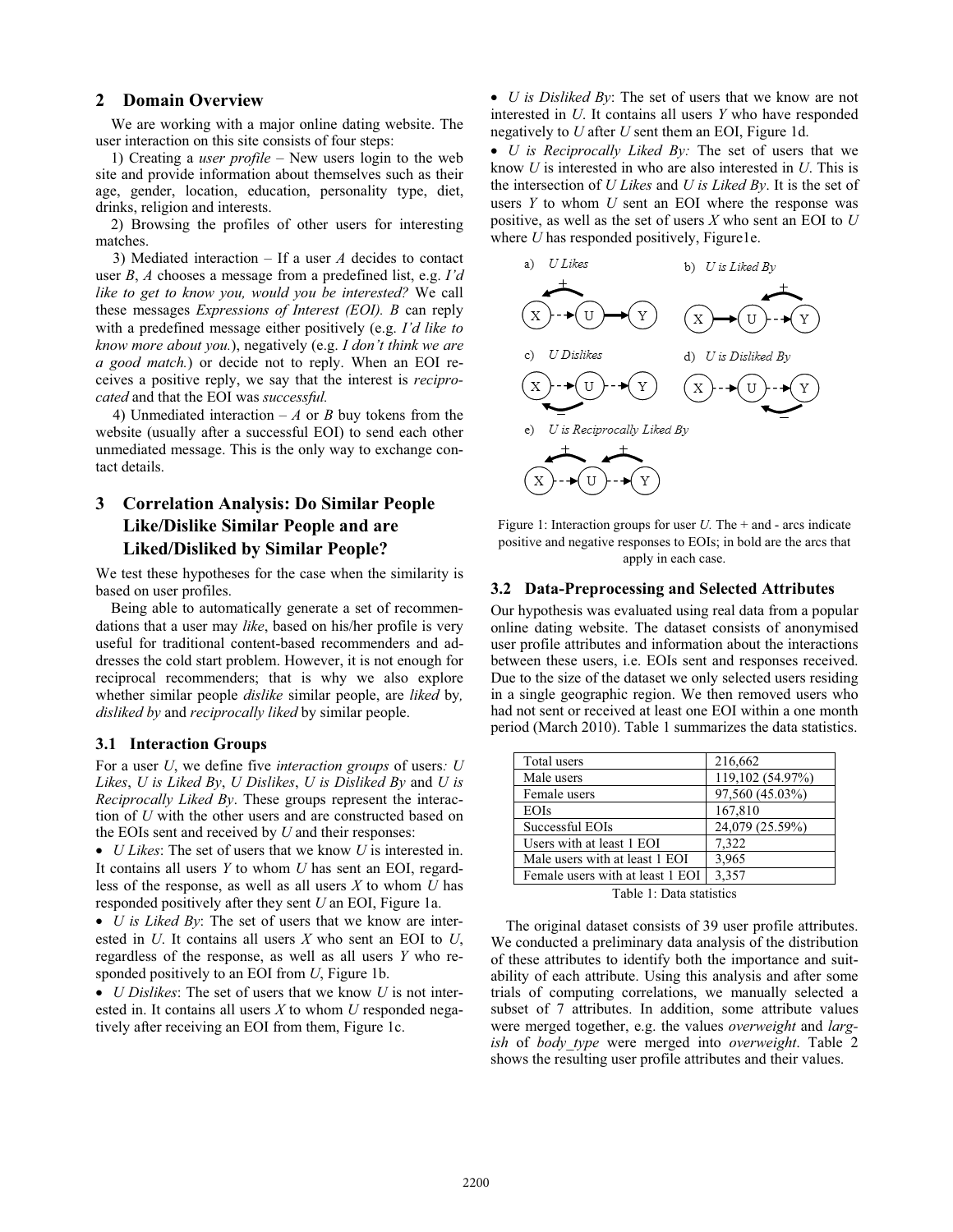| Attribute       | Type    | Possible Values                  |
|-----------------|---------|----------------------------------|
| age             | numeric | 18-81                            |
| height          | numeric | 149-194                          |
| body type       | nominal | slim, average, overweight        |
| education level | nominal | secondary, technical, university |
| smoker          | nominal | yes, no                          |
| have children   | nominal | yes, no                          |
| marital status  | nominal | single, previously married       |

Table 2: Selected profile attributes

### **3.3 Distance Metric**

We define the distance between the profiles of users *A* and *B* as the sum of the three components, the distance between: their nominal attributes (*D\_nom*), their *age* (*D\_age*) and their *height* attributes (*D\_height*):

*D(A,B)=D\_nom+2D\_age+D\_height.* 

To compute *D\_nom*, the nominal attributes are first converted into reflected binary representation (Gray code). In this encoding the adjacent values of an attribute have a Hamming difference of 1; e.g. *body\_type=slim* is encoded as 00, *body\_type=average* as 01 and *body\_type=overweight* as 11. *D\_nom* is then the Hamming distance between the binary vectors of *A* and *B*.

To measure how similar *A* and *B* are in age and height, after an analysis of the value distribution, we devised the following method. We first compute the absolute difference between the two values and then *D\_age* and *D\_height* as:

• 0: if the absolute difference is 0-5 units

- 1: if the absolute difference is 5-10 units
- 2: if the absolute difference is greater than 10 units

In addition, *D\_age* is weighted by a factor of 2 to account for the importance of the age difference. This weighting was set empirically after data analysis.

For example, given  $A = [18yrs, 180cm, 0110110011]$  and  $B = [25 \text{yrs}, 176 \text{cm}, 1011111100]$ , the difference between their user profiles  $D(A,B)$  will be:

0110110011 1011111100)  $= D_{tt} (0110110011, 1011111100) +$  $D(A,B) = D_H(0110110011)$ 

 $2f(|18-25|) + f(|180-176)| = 7 + 2 + 0 = 9$  $+2f(18-25)+f(180-176) = 7+2+0=$ *f()f( )*

The difference between the profiles of two users can take values from 0 to 16, with 0 indicating maximum similarity and 16 indicating maximum dissimilarity.

# **3.4 Method**

Using the distance metric and interaction sets defined above, we test our hypothesis if similar people like/dislike similar people and are liked/disliked by similar people.

Given a pair of users *A* and *B*, we compute the correlation of the similarity between *A* and *B* and the similarity between their interaction groups. The similarity between two interaction groups is computed as the similarity between the group centroids. More specifically, we compute *i*, the distance between each pair of users, and *j,* the distance between the centroids of the corresponding interaction groups, as shown in Figure 2, and then compute the correlation between *i* and *j*. This was repeated for males and females separately and together. Baseline correlations were computed by randomly

selecting users of the same gender, with an age difference of up to 5 years, to fill in the interaction group; the number of users was the same as in the original interaction group.



Figure 2: Correlation analysis

Table 3 shows the Pearson correlation values averaged over all users; all of them are statistically significant at p<0.01 level. The values are in the range of [0.439-0.514] for females, [0.404-0.545] for males and [0.424-0.529] for females and males together. It is important to note that correlation values around 0.5 are considered high in studies involving human subjects [Coon and Mitterer, 2007].

Another important observation is that all correlation values are considerably higher than the respective baseline values (by a factor of 10-30), and that these differences are statistically significant in all cases at  $p<0.01$  level. Thus, the selected features and distance metric provide a huge gain over the baseline.

It is also interesting to note that in most cases the correlation values are slightly lower for females than for males. This is expected as females are known to be more selective in their EOIs and less likely to act in unison [Trivers, 2009].

|                   |       | Computed |       | Baseline |       |       |  |
|-------------------|-------|----------|-------|----------|-------|-------|--|
|                   | F     | M        | $F+M$ | F        | M     | $F+M$ |  |
| <b>U</b> Likes    | 0.496 | 0.545    | 0.524 | 0.031    | 0.039 | 0.038 |  |
| <b>U</b> Dislikes | 0.447 | 0.404    | 0.425 | 0.021    | 0.015 | 0.018 |  |
| $U$ is Liked $Bv$ | 0.514 | 0.544    | 0.529 | 0.070    | 0.032 | 0.044 |  |
| U is Disliked     | 0.439 | 0.527    | 0.497 | 0.019    | 0.028 | 0.027 |  |
| Bv                |       |          |       |          |       |       |  |
| U is Recipro-     | 0.462 | 0.519    | 0.493 | 0.031    | 0.052 | 0.039 |  |
| cally Liked By    |       |          |       |          |       |       |  |

Table 3: Correlation between similar users and their five action sets  $(F - female, M - male, F + M - male$  and female combined)

In summary, the results show that in general, similar people like and dislike similar people, and are liked and disliked by similar people. Given user profile, we can generate with a relative confidence a set of users that the user may like, dislike, be liked by or disliked by. This will be the basis for our recommender and will be fundamental for addressing the cold start problem of new users joining the site.

# **4 CCR – A Hybrid Content-Collaborative Reciprocal Recommender**

The two most common recommendation techniques are content-based and collaborative filtering. Content-based ap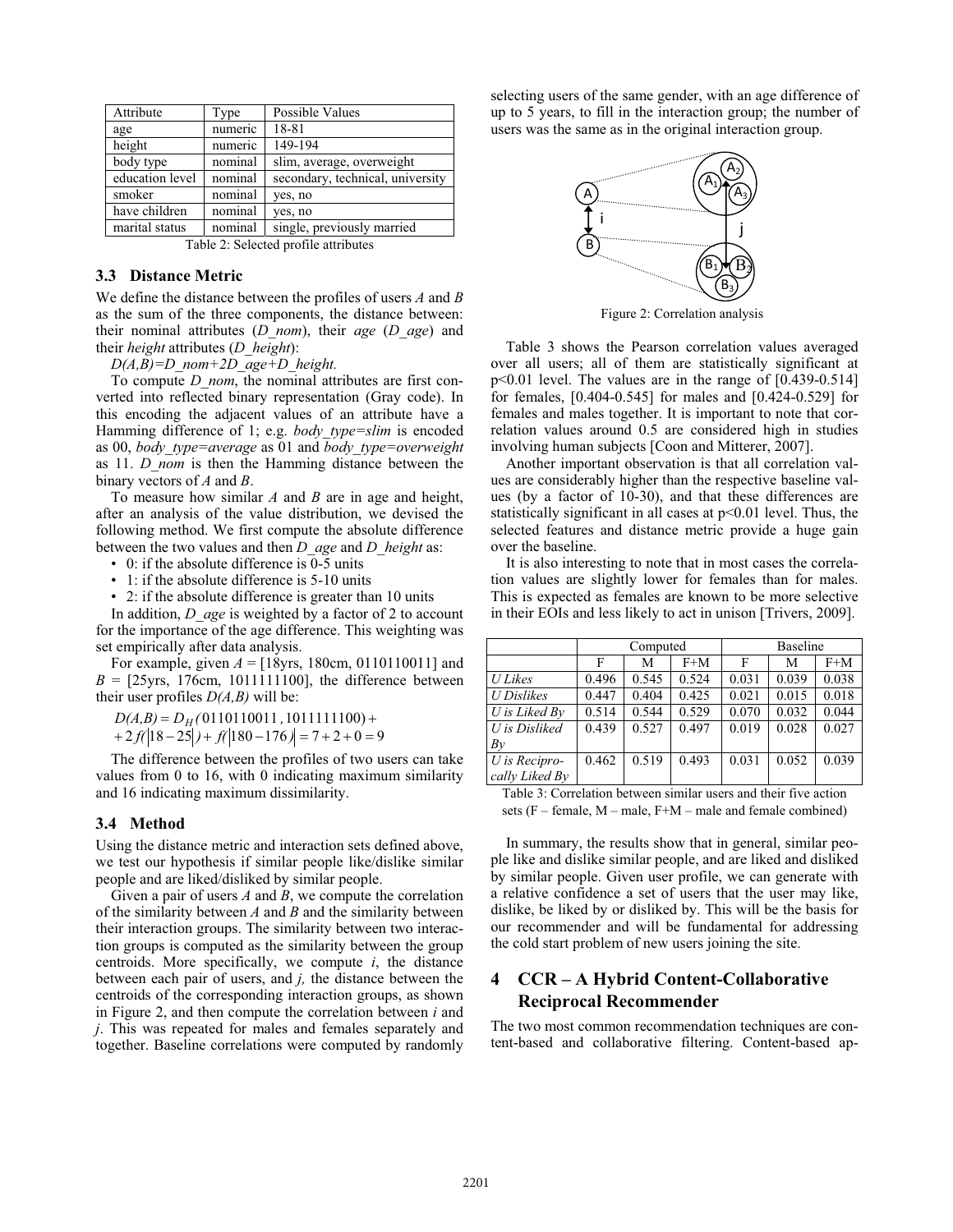proaches [Pazzani and Billsus, 2007] build profiles of user interests based on user stated preferences (e.g. thriller movies) and/or the features of the items rated by the user, and use this model to recommend new items that have similar features. These approaches traditionally do not rely on data from other users. Collaborative approaches [Schafer *et al.*, 2007], in contrast, exploit data from other users who gave similar ratings on the same items and recommend items that have been rated positively by other users and not yet by the target user. Both approaches have their advantages and drawbacks; hybrid recommenders combine them to address the limitations of each approach [Burke, 2002; Degemmis *et al*., 2007]. Our domain of online dating poses new challenges as the recommended items are people, with their own preferences, profile and activity history. Further, in domains such as online dating it is crucial to provide useful recommendations to new users, so that they are not discouraged at the beginning, hence making the cold-start problem critical to solve. We propose CCR, a hybrid recommender that addresses the notion of reciprocity as well as the cold start problem.

#### **4.1 Rationale**

Our recommender approach computes the similarities between users relying on the content of their profiles and then produces recommendations that are likely to be reciprocally successful, based on the likes and dislikes of similar users.

The correlation results suggest that if two users are similar, as defined by our distance metric, then they will like and be liked by similar groups of users, as well as dislike and be disliked by similar groups of users with a reasonable degree of certainty. They will also have reciprocal interest with similar groups of users.

Exploiting these results, we use a collaborative filtering technique to generate recommendations to a new user *U* and rank them by the likelihood of reciprocal taste. The CCR algorithm is presented in the next section.

# **4.2 Algorithm**

The process of generating recommendations (an ordered list of users) for a given user *U* comprises of three key steps, see Figure 3. First, we find a set of users *Su* that are similar to *U* using the selected profile attributes and distance metric. Second, we examine the interactions of the users in *Su* and produce a set of candidate recommendations *Cu*. Third, we rank the candidates. We discuss these steps below.



Figure 3: Recommender process

#### **Generating Similar Users Based on User Profile**

Given a user *U*, the aim of this step is to produce the set of similar users *Su*, containing *K* users who have the lowest possible distances to *U*. For example, Figure 3 shows that  $S_u = \{K_1, K_2, K_3\}$ . The size of  $S_u$  is bounded by a double constraint: at least the *K* nearest users are acquired and the size of the candidate list  $C_u$  is at least of size  $C$ . This ensures that users who contribute a high number of candidates will not dominate the candidate list and that there will be a sufficiently large number of possible candidates from which to generate recommendations.

#### **Generating Candidates Based on User Interaction**

Once *Su* has been generated, we produce an unordered list of candidate recommendations *Cu*. More specifically, for every user in  $S_u$ , we retrieve the list of all users that he/she has reciprocal interest with. These users become candidates for recommendation and are included in *Cu*. For example, in Figure 2 the set of users with reciprocal interest for  $K_I$  is *{A,B,C}*, for *K2*: *{B, C, D}*, for *K3*: *{C, D, E}* and the recommendation candidate set for *A* is the union of these sets, *CA={A, B, C, D, E }*.

#### **Generating a Ranked List of Recommendations**

We then compute the level of support for each candidate based on the interactions between the similar users  $S_u$  and the candidate pool  $C_u$ . Users are added to  $C_u$  if they have responded positively to at least one  $S_u$  user or have received a positive reply from at least one *Su* user. However, some candidates might have received an EOI from more than one *Su* user and responded to some positively and to others negatively. Thus, some candidates have more successful interactions with  $S_u$  than others. Our ranking method, called Support, computes the support of  $S_u$  for each candidate.

For each candidate *X* we calculate the number of times *X* has responded positively or has received a positive response from *Su*, see Table 4. We also calculate the number of times *X* has responded negatively or has received a negative response from  $S_u$ . The support score for *X* is the number of positive minus the number of negative interactions; we found this simple method to work best. The higher the score for *X*, the more reciprocally liked is *X* by  $S_u$ . The candidates are sorted in descending order based on their support score.

| le attributes and anstance mente.<br>interactions of the users in $S_u$ and<br>e recommendations $C_{\mu}$ . Third, we |  | # Positive responses |               | # Negative responses   |               | Score |
|------------------------------------------------------------------------------------------------------------------------|--|----------------------|---------------|------------------------|---------------|-------|
|                                                                                                                        |  | $X\llap{-}S_n$       | $S_{\nu} > X$ | $X\rightarrow S_{\nu}$ | $S_{\nu} > X$ |       |
| iscuss these steps below.                                                                                              |  |                      |               |                        |               |       |
|                                                                                                                        |  |                      |               |                        |               |       |
|                                                                                                                        |  |                      |               |                        |               |       |
|                                                                                                                        |  |                      |               |                        |               |       |

Table 4: Support ranking example. The ranking will be C, D, B, A.

This ranking method ensures that candidates who are reciprocally liked by more users in *Su* are ranked higher than candidates who are less liked. At the same time it also accounts for the over-representation of popular candidates as they are more likely to have a higher negative response rate.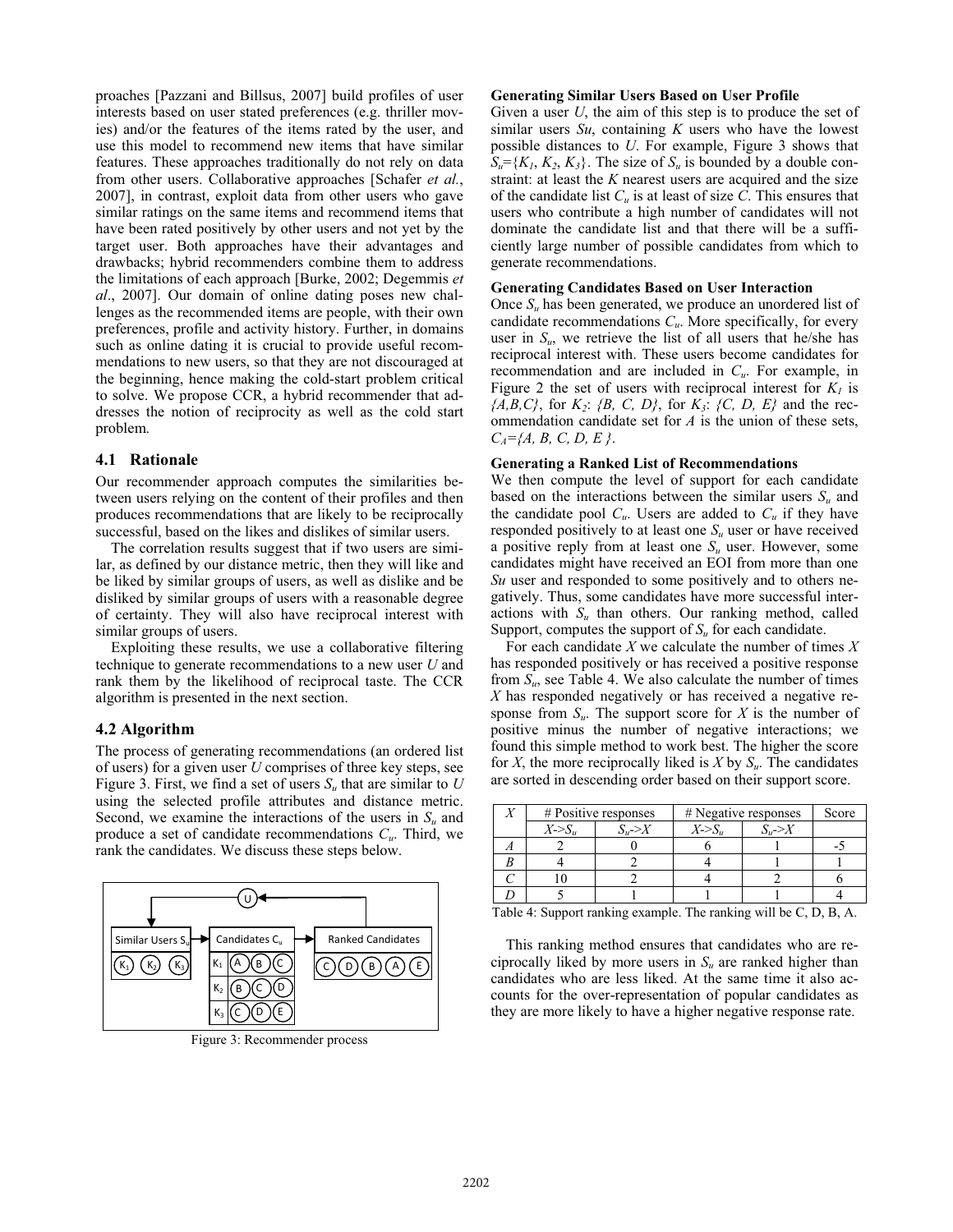## **5 Experimental Evaluation**

### **5.1 Data**

We used the data as shown in Table 1. For each run of the experiment, the dataset is partitioned into two distinct sets, training and testing, containing approximately 2/3 and 1/3 of the users, respectively. Each training/testing partition contains an even distribution of males and females. Each set was also evenly assigned users who were more popular than their cohort in terms of EOI sent and/or received.

EOIs and their responses from users in the training set to users in the testing set and vice versa were removed to ensure that the testing set is not polluted by the training set. Users in either the testing or training set who no longer meet the minimum number of EOI required were removed. These processing resulted in the removal of less than 1% of the users before the segmentation into training and test sets. Information about the interactions of the users from the testing set is never included when ranking the candidates for this user to ensure clear separation between the two sets.

### **5.2** Generating  $S_u$  and  $C_u$

We start with a maximum distance threshold of 0. For a given user *U* from the test set, we consider the users from the training set in random order and compute the distance between them and *U;* if the distance is below the threshold, these users are added to  $S_u$ . Once all of the users in the training set have been considered, the threshold increases by 1 (and the distance results are cashed so that comparisons are not repeated). This process continues until at least *K* users have been added to  $S_u$  and the size of  $C_u$  is at least C. This process is quite efficient on average as most users satisfy the double constraint at low thresholds, especially when the training sets contain a large number of users.

#### **5.3 Evaluation Metrics**

For a user *U* we define the following sets:

- Successful EOI sent by *U, successful\_sent*: The set of users who *U* has sent an EOI and the response was positive.
- Unsuccessful EOI sent by *U, unsuccessful\_sent*: The set of users who *U* has sent an EOI and the response was negative.

- Successful EOI received by *U, successful\_recv*: The set of users who have sent an EOI to *U* where *U* has responded positively.

- Unsuccessful EOI received by *U, unsuccessful\_recv*: The set of users who have sent an EOI to *U* where *U* has responded negatively.

- All successful and unsuccessful EOI for *U*: *successful* = *successful\_sent* + *successful\_recv unsuccessful* = *unsuccessful\_sent* + *unsuccessful\_recv*

For each user in the testing set, a list of *N* ordered recommendations *N\_recommendations* is generated. We define the successful and unsuccessful EOI in this set as:

 $successful@N = successful \cap N\_recommendations$  $unsucceed@N = unsuccessful@N =$ 

Then, given a set of *N* ordered recommendations, the *success rate*  $\overline{a}$  *N* is the number of correct recommendations over the number of all interacted recommendations:

$$
success\ rate\ @\ N = \frac{\# successful\ @\ N}{\# successful\ @\ N + \# unsuccessful\ @\ N}
$$

For comparison we use the following baseline: the success rate of the recommender using a random set of *K* users in  $S_u$  as opposed to  $K$  nearest neighbors.

The success rate is calculated for each user in the test set and the overall success rate is the average.

# **6 Results and Discussion**

In each evaluation the top *N* recommendations were tested. We evaluated the effect of *N* and the minimum number of EOI sent by a user (*minEOI\_sent*) by varying *N* from 10 to 500 and *EOI\_sent* from 1 to 20. For brevity we present the results for *EOI* sent =1, 2 and 5; the number of users in the testing set for these cases was 7,322, 5,709 and 3,710, respectively. Each experiment has been run 10 times and the reported success rate is the average.



Figure 4: CCR success rate results for various *N* and *minEOI\_sent*